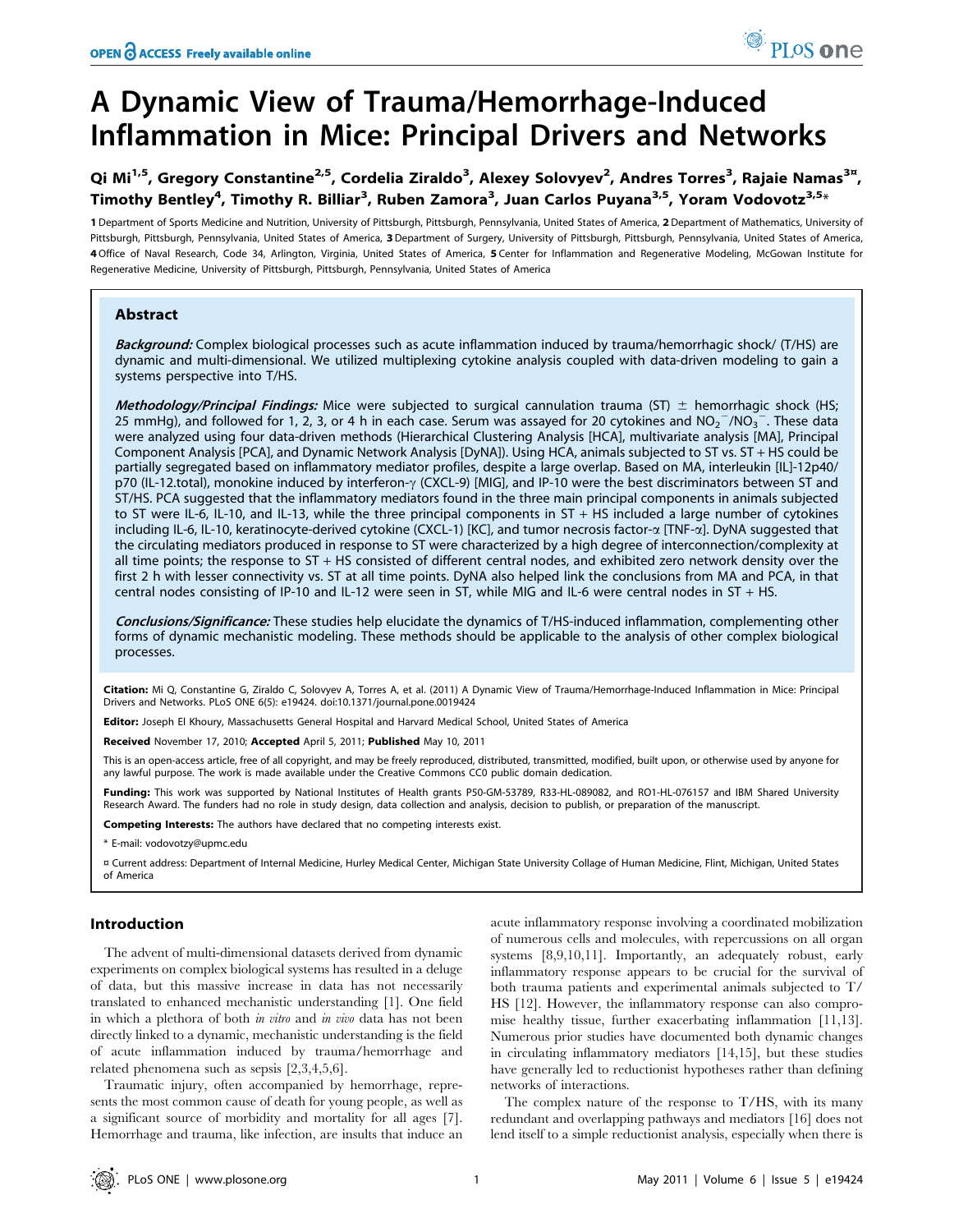limited or no experimental constraints on this system [2,3,4]. We hypothesize that these multiple mechanisms of inflammation, operating at different time scales, contribute to the complexity of the post-T/HS inflammatory response. We have gained insights into this complex response using mechanistic mathematical models that recapitulate known mechanisms of acute inflammation in various settings of trauma [17,18,19,20,21,22]. The mathematical models described in these earlier studies were based on consensus interactions gleaned from the literature.

Herein, we applied a set of novel, data-driven methods to dynamic, multi-dimensional data derived from a highly-precise, survivable mouse model of T/HS in order to discern novel mechanistic interactions directly from data. These studies demonstrate that survivable trauma elicits an inflammatory response as early as 1 h post-injury. Our results also suggest that the response to low-level trauma is driven by particular cytokines in a complex and well-ordered manner, while the addition of survivable HS leads to the elaboration of distinct inflammatory mediators as part of a much less complex and less organized response.

## Materials and Methods

## Experimental T/HS

This study was approved by the Institutional Animal Care and Use Committee of the University of Pittsburgh (protocol No. 1003645) and was conducted in accordance with the National Institutes of Health Guidelines for the Care and Treatment of Small Laboratory Animals. All studies were initiated only following a two-week acclimatization period at the University of Pittsburgh, Biomedical Science Tower Animal Facility, with access to food and water ad libitum. Fifty-four Male C57BL/6 mice (Charles River Laboratories, Raleigh, NC) weighting 25–30 grams underwent surgical preparation under anesthesia with isoflurane and Nembutal (70 mg/K). Animals were either untreated ( $n = 6$ ) or were cannulated and divided into four groups  $(n = 6$  mice per group), subjected to 1, 2, 3 or 4 h sham procedure (surgical cannulation trauma only; ST) or 1, 2, 3 and 4 h of HS in addition to this surgical cannulation trauma  $(ST + HS)$ .  $ST + HS$  was carried out using a hardware/software platform for computerized, closed-loop HS in mice described previously [21], described in greater detail in Document S1.

## Quantification of serum analytes

A central goal of this study was to assess the dynamics of several key inflammatory analytes, which are representative of the acute inflammatory response and which have been shown to be modulated in humans that have undergone trauma/HS [17,23]. Accordingly, blood was collected at all experimental time points in order to obtain serum for analysis of circulating inflammatory analytes. Twenty cytokines and chemokines (basic fibroblastic growth factor [bFGF], granulocyte-macrophage colony stimulating factor [GM-CSF], interferon [IFN]- $\gamma$ , IL-1 $\alpha$ , IL-1 $\beta$ , IL-2, IL-4, IL-5, IL-6, IL-10, IL-12p40/p70, IL-13, IL-17, IP-10, KC, monocyte chemotactic protein-1 [MCP-1], MIG, macrophage inflammatory protein-1a (CCL-3) [MIP-1a], TNF-a, and basic VEGF) were assessed using the  $\text{Luminex}^{\text{TM}}$  multiplexing platform (MiraiBio, Alameda, CA) using the BioSource 20-plex<sup>TM</sup> mouse cytokine bead set (BioSource-Invitrogen, San Diego, CA) as per manufacturer's specifications. The nitric oxide reaction products  $NO_2$ <sup>-</sup>/NO<sub>3</sub><sup>-</sup> were assessed using the nitrate reductase kit (Cayman Chemical, San Diego, CA) as per manufacturer's specifications.

## Data analysis and data-driven modeling

The following analyses were carried out in an attempt to discern differences in, and derive mechanistic insights from, changes in inflammatory mediators across experimental procedures. The null hypothesis for all of these studies was that inflammatory mediators could not segregate ST from ST + HS. The schematic of the analyses and their respective goals is depicted in Fig. 1.



Figure 1. Schematic of analyses utilized in the present study. Mice were subjected to ST  $\pm$  HS followed by measurement of cytokines, chemokines, and  $NO_2^-/NO_3^-$  as described in the Materials and Methods. doi:10.1371/journal.pone.0019424.g001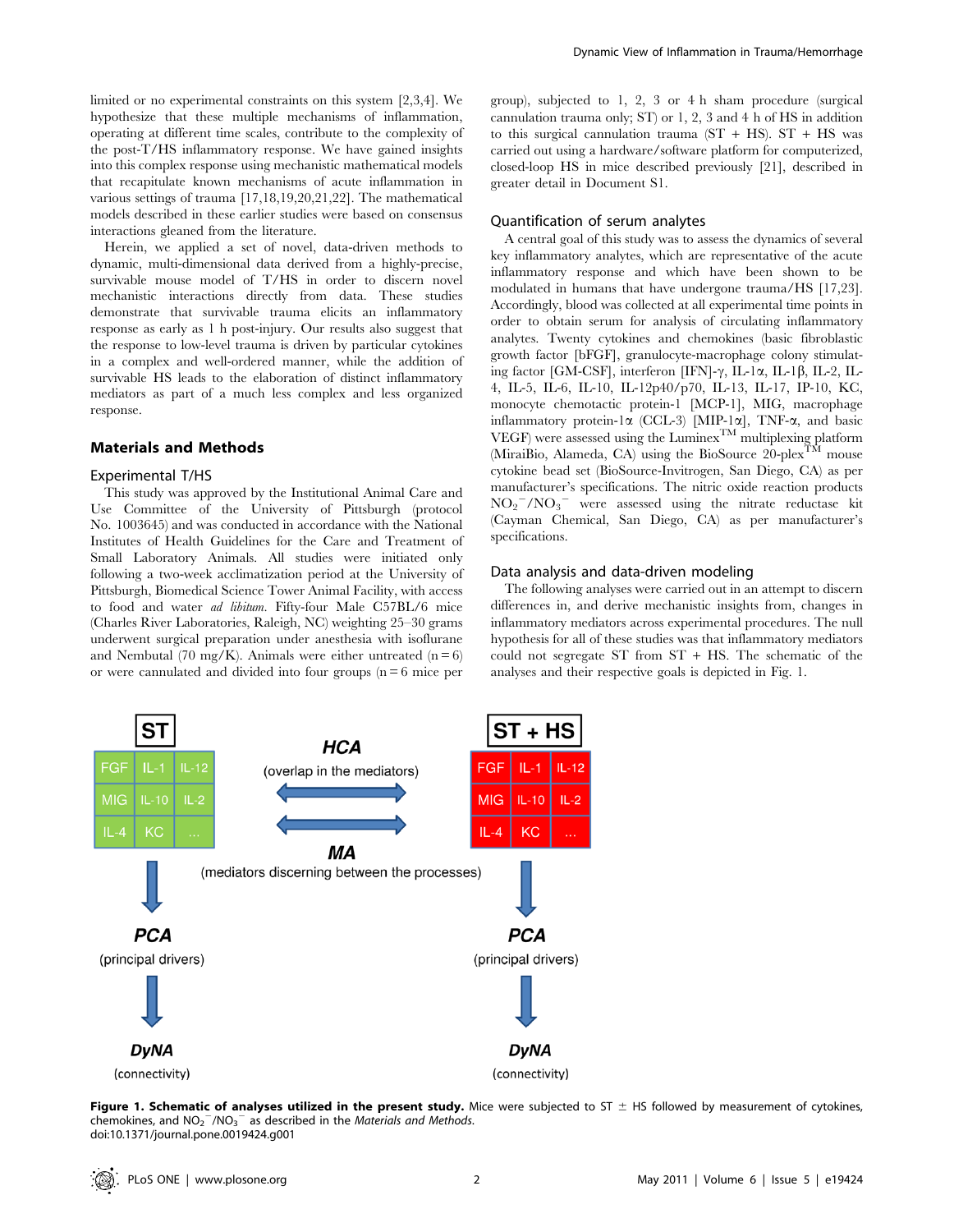Data analysis: Univariate analysis and Analysis of Variance. Univariate analysis explores individual variable in a data set. It describes the pattern of response to the variable. Our response variables are the 21 inflammatory mediators described above, and Procedure and Time are the controllable input variables on which the mediators are assumed to depend. Differences in individual mediators were examined by performing independent univariate analyses, i.e., the mean and t-difference of these mediators  $ST$  vs.  $ST + HS$  at each time point  $(1, 2, 3, \text{ and } 4 \text{ h})$ . The results of this analysis are depicted in Tables  $S1 - S3$  and Fig. S1, and the most significant variables are depicted in Table 1. Table S4 encapsulates the significance of the two factors (Procedure and Time), as well as their interaction, in each of the five most discriminating mediators. This was achieved by using a linear model to model each of the five responses as a function of Procedure, Time, as well as their Interaction. The mediator IL-12p40/p70 (IL-12.total), is explicitly modeled in a detailed example of this procedure, as described in the Results section, and the observed and fitted values are displayed in Fig. S2A. Since the mediators were generally correlated, (see Table S5), we developed a trivariate linear model for IL-12.total, KC, and MIG as a function of Procedure and Time. The model fits are displayed in Figs. S2B-D.

In the sections below, we describe the approach utilized to determine if inflammatory mediators could predict the Procedure (ST or ST + HS) to which experimental animals were subjected.

Data-driven modeling: Hierarchical clustering analysis [HCA] of cytokine data. The goal of this analysis was to highlight the natural variability, as well as any overlap, in inflammatory mediators from animals subjected to ST or ST + HS. Hierarchical clustering is a simple and unbiased clustering method which aims to build a hierarchy of clusters. The limitation is the cluster must be built pairwise; since it is purely based on the similarity between the data, the cluster may lack biological relevance [24]. This analysis was performed for all the inflammatory analytes in the  $ST + HS$  and  $ST$  groups; the 6 samples from completely untreated mice were omitted from this analysis. Each row of the data matrix corresponds to a sample from a single mouse, and each column corresponds to an inflammatory analyte (21 total: 20 cytokines/chemokines along with  $NO_2^-/NO_3^-$ ). The magnitudes of these values were logtransformed and indicated by colors. The dendrogram (a branching diagram used to show relationships between members of a group) on the y-axis shows the similarities among samples according to their correlation measures (the correlation between the inflammatory mediators profiles) across all analyte values. The

Table 1. Top five significantly different cytokine in ST vs. ST + HS.

|                | IL-12.Total IL-6 |      | IP-10 | КC   | MIG  |
|----------------|------------------|------|-------|------|------|
| 1 <sub>h</sub> | 2.43             | 1.76 | 3.31  | 2.20 | 2.07 |
| 2 <sub>h</sub> | 2.76             | 2.18 | 1.35  | 0.99 | 3.13 |
| 3h             | 6.88             | 2.24 | 2.22  | 2.96 | 6.35 |
| 4 h            | 3.04             | 3.08 | 2.17  | 4.84 | 1.46 |
| Overall        | 4.75             | 2.65 | 3.00  | 3.31 | 4.42 |

Mice were subjected to ST  $\pm$  HS followed by measurement of cytokines, chemokines, and  $NO_2^-/NO_3^-$  as described in the *Materials and Methods*. The data were subjected to univariate analysis as described in the Materials and Methods; the top five inflammatory mediators most significantly different between ST and ST + HS are depicted. doi:10.1371/journal.pone.0019424.t001

calculation is performed by using the Bioinformatics Toolbox in Matlab<sup>®</sup> 7.6.0.

Data-driven modeling: Multivariate analysis ([MA] Assessing the predictive value of each mediator as to defining whether a given animal was subjected to ST or ST + HS). The goal of this analysis was to determine which inflammatory mediators reach levels sufficiently different following each insult so as to discriminate between ST and ST + HS. To do so, a multivariate statistical model was developed that takes as input the cytokine readings in mice and yields as output the probability that the mouse in question belongs to a specific group: ST + HS or ST only. The model uses an additive, main effects only design. The experimental procedures ST and ST + HS represent a binary response. Specifically, if  $\phi$  denotes the probability that a mouse is subjected to  $ST + HS$ , we express the log-odds ratio as a multiple regression of the independent variables

$$
\ln\left(\frac{1-p}{p}\right) = \beta_0 + \sum_{i=1}^{k} \beta_i X_i
$$

where the  $\beta$ 's are unknown parameters subject to estimation, and the X's represent the predictor variables (selected inflammatory mediators).

Several predictive classes of models were investigated, and the logistic family was found to be the best suited for this task. The individual predictive ability of each mediator was ranked by using the corresponding p-values derived through the logistic model fit involving that sole mediator as input variable. In addition, a predictive model involving just two cytokines, IL-12.total and MIG as predictor variables, was also constructed, as a preferred overall predictive model. In this case,  $k=2$  and  $(X1,X2)$ = (IL-12:total,MIG) is the vector of the two variables. Maximum likelihood estimation yields estimates for the model coefficients (the  $\beta$ 's) and exponentiation of the log-odds function then yields the estimates of the individual probabilities. The model was developed on 80% of the available data and used to predict the remaining 20%.

Data-driven modeling: Principal Component Analysis [PCA]. The goal of this analysis was to identify the subsets of mediators (in the form of orthogonal normalized linear combinations of the original mediator variables, called principal components) that are most strongly correlated with a given experimental procedure (ST or ST+HS), and that thereby might be considered principal drivers of each response. PCA is a nonparametric statistical method of reducing a multidimensional dataset to a few principal components [25]. These are the components that account for the most variability in the dataset. The underling hypothesis is that a mediator that changes during a specific process is important to that process. If the mediators that change more than other mediators, then it is are more important. This method allows us to identify the mediators that account for the most change, or variance, in the dataset. The limitation is that some principal components may lack biological relevance [24]. To perform this analysis, the cytokine and  $\overline{NO_2}^- / \overline{NO_3}^-$  data were first normalized for each cytokine (i.e. a given value divided by the maximum value for a given inflammatory mediator), so that all cytokine levels were converted into the same scale (from 0 to 1). In this way, any artifactual effects on variance due to the different ranges of concentration observed for different cytokines were eliminated. Only sufficient components to capture at least either 70% or 95% of the variance in the data were considered. From these leading principal components, the coefficient (weight)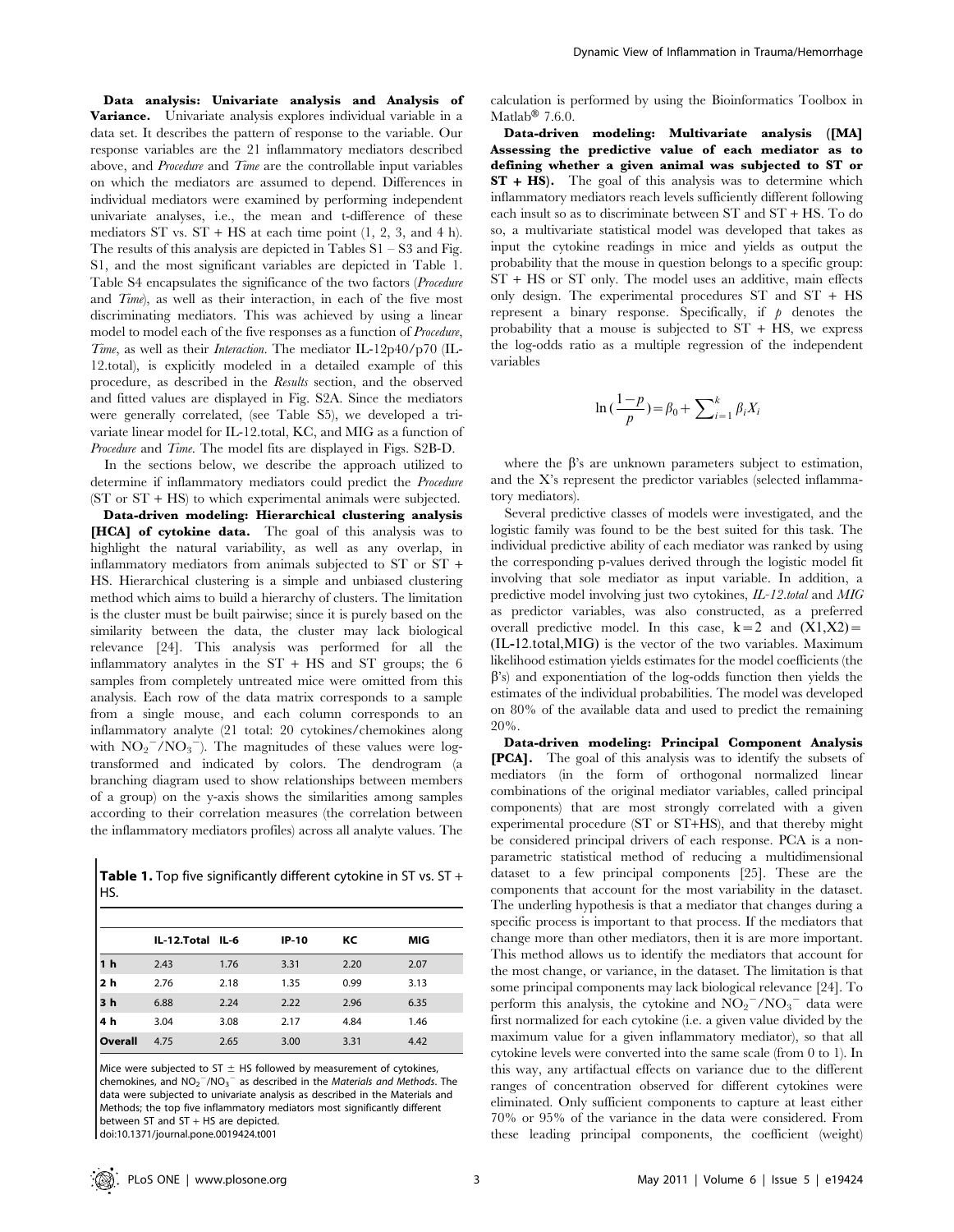associated with each cytokine was multiplied by the eigenvalue associated with that principal component. This product represented the contribution of a given cytokine to the variance accounted for in that principal component. The overall score given to each cytokine is the sum of its scores in each component. This gives a measure of a cytokine's contribution to the overall variance of the system. The cytokines with the largest scores are the ones who contributed most to the variance of the process being studied. More specifically, the overall PCA score was calculated in studied. More specifically, the overall FCA score was calculated in<br>the following way:  $P_j = \sum_i e_i \cdot W_{i,j}$ , where i is the index of component and j is the index of cytokine.  $W_{i,j}$  is the amount that how much j<sup>th</sup> cytokine contributes to the  $i<sup>th</sup>$  component.  $e_i$  is the percentage of total variance accounted by i<sup>th</sup> component. The Matlab $\mathcal{B}$  code for this analysis is included in Document S2.

Data-driven modeling: Dynamic Network Analysis [DyNA]. The goal of this analysis was to gain insights into dynamic changes in network connectivity of the inflammatory response to ST and ST + HS over time. The mathematical formation of this method is essentially to calculate of the correlation among the variables by which we can examine their dependence. To do so, cytokine networks were created in adjacent 1–h time periods  $(0-1 h, 1-2 h, 2-3 h,$  and 3–4 h) using Matlab<sup>®</sup> and Inkscape<sup>®</sup> software (http://inkscape.org/). In order to be included in the DyNA, a given mediator had to be statistically significantly different from its baseline value (no treatment [time  $= 0$ ; p $< 0.05$  by Student's t-test). Connections in the network were created if the correlation between two nodes (inflammatory mediators) were greater or equal to a threshold of 0.7 (based on a total of 12 samples with 10 degrees of freedom,  $p<0.05$ ). In the network density calculation, in order to account for network sizes (number of significantly altered nodes) in the adjacent 1–h time periods detailed above, we utilized the following formula: (a minor revision of the one reported by Assenov et al [26]). The Matlab<sup>®</sup> and Inkscape $^{\circledR}$  code for this analysis are included in Document S3.

Total number of edges  $*$  (Number of significantly altered nodes)

(Maximum possible edges among significantly altered nodes)

## Results

We initially examined the levels of inflammatory analytes in the serum of C57Bl/6 that were subjected to ST  $\pm$  HS, to confirm prior studies that have demonstrated elevations in circulating inflammatory analytes (e.g. TNF- $\alpha$ , IL-6, IL-10,  $\mathrm{NO_2}^- / \mathrm{NO_3}^-$ ) following T/HS in mice [17,21,23]. Mice were subjected either to surgical cannulation (ST) alone or in combination with bleeding to a target MAP of 25 mmHg (ST + HS) and maintained in that state for 0 (baseline control), 1, 2, 3, or 4 h in each case. Since we attempted to obtain as global a view as possible of the post-T/HS inflammatory response, serum samples were collected at the end of every time point and each sample was assessed for basic FGF, GM-CSF, IFN- $\gamma$ , IL-1 $\alpha$ , IL-1 $\beta$ , IL-2, IL-4, IL-5, IL-6, IL-10, IL-12p40/p70, IL-13, IL-17, IP-10, KC, MCP-1, MIG, MIP-1a, TNF-a, and basic VEGF using a mouse-specific bead set (Table S1). In addition, the NO reaction products  $NO_2^-/NO_3^-$  (Table S2) were assessed. In total, 21 inflammatory mediators were thus assessed over time in the following experimental scenarios: no treatment ( $n = 6$  mice per group); 1, 2, 3, or 4 h following surgical cannulation trauma (ST;  $n = 6$  mice per group); or 1, 2, 3, or 4 h of  $ST + HS$  (bleeding to 25 mmHg; n = 6 mice per group). The raw values of the all of the tested inflammatory mediators are shown in Fig. S1.

Despite these dynamic changes in inflammation biomarkers as a function of time, we sought to determine if a significant proportion of these 21 mediators were altered as a function of time. This question is especially important for any conclusions that might be drawn regarding principal drivers or dominant networks. Figure 2 shows that nearly 30% (ST) and up to 40% (ST + HS) of all queried mediators were altered over the time course studied. Interestingly, this analysis suggested that ST results in a near maximal alteration of inflammatory mediators between 0–1 h, peaking between 1–2 h, and then dropping between 2–3 h before returning to peak levels between  $3-4$  h. In contrast,  $ST + HS$ resulted in a near-linear increase in inflammatory mediators between 1–4 h, reaching a maximum of  $\sim$ 40% by 3–4 h.

To gain a systems perspective on these complex, timedependent responses to ST  $\pm$  HS, we carried out univariate analysis, multivariate analysis (MA), hierarchical clustering analysis (Fig. 3), Principal Component Analysis (PCA; Fig. 4), and Dynamic Network Analysis (DyNA; Fig. 5). Initially, we wished to assess the degree of inter-animal and inter-procedure variability between the ST and ST + HS experimental groups. Hierarchical clustering was performed for all the inflammatory analytes in the  $ST + HS$  (Fig. 3, samples 1–24) as well as ST (Fig. 3, samples 25–48) groups; the 6 samples from control, untreated mice were omitted from this analysis. Each row of the data matrix corresponds to a sample from a single mouse, and each column corresponds to an inflammatory analyte (21 total: 20 cytokines/ chemokines along with  $NO_2^{\text{-}}/NO_3^{\text{-}})$ . The log-transformed magnitudes of these values are indicated by the colors as shown in the color bar (Fig. 3). The dendrogram on the y-axis shows the similarities among samples. .In agreement with prior studies from our group [19], this analysis suggested that circulating inflammatory mediators could to some degree segregate ST from ST + HS. However, a fair amount of overlap was observed in the inflammatory response to ST alone vs. ST + HS: 93% of Group 1 samples were derived from animals subjected to ST, while 7% were derived from animals subjected to ST + HS. In Group 2, 32% samples were derived from animals subjected to ST and 68%



Figure 2. Percent of inflammatory analytes modulated as a **function of time and procedure.** Mice were subjected to ST  $\pm$  HS followed by measurement of cytokines, chemokines, and  $NO_2^-/NO_3^$ as described in the Materials and Methods. In each adjacent 1–h time period (0–1 h, 1–2 h, 2–3 h, and 3–4 h), the statistically significantly altered inflammatory analytes ( $p$ <0.05 by Student's t-test) were selected out of the total 21 mediators by comparing the level of a given mediator with its baseline value (no treatment [time = 0]). doi:10.1371/journal.pone.0019424.g002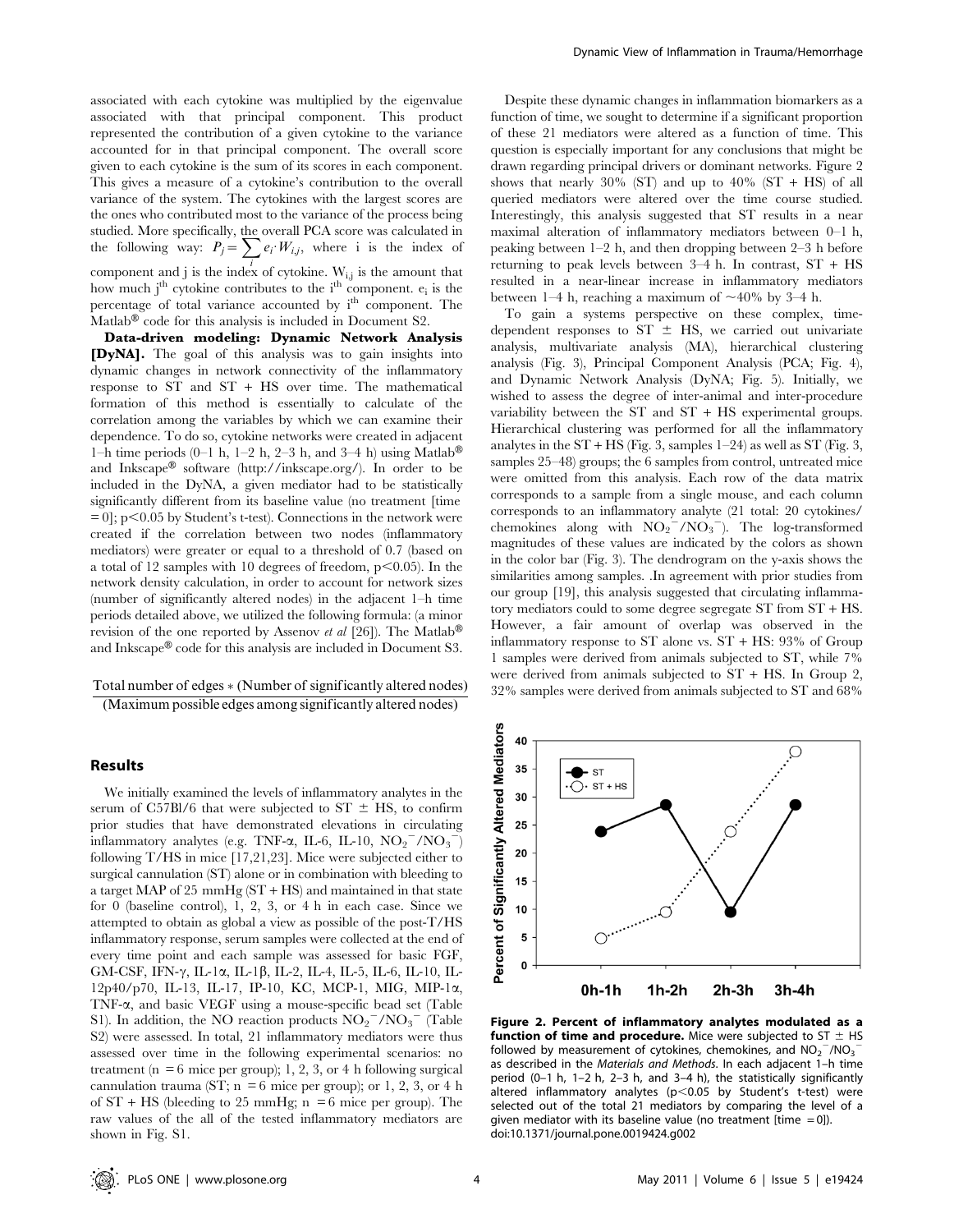

Figure 3. Hierarchical Clustering Analysis of circulating inflammation biomarkers in ST  $\pm$  HS. Mice were subjected to ST  $\pm$  HS followed by measurement of cytokines, chemokines, and NO<sub>2</sub><sup>-</sup>/NO<sub>3</sub><sup>-</sup> as described in the *Materials and Methods*. Group 1, depicted in blue, 93% of Group 1 samples are ST and 7% are ST + HS; in Group 2, 32% samples are ST and 68% are ST + HS. A Chi-square test with P<0.001 suggests that the distribution of ST vs. ST+HS animals between Groups 1 and 2 is not random. doi:10.1371/journal.pone.0019424.g003

were derived from animals subjected to ST + HS. A Chi-square test with  $P<0.001$  suggested that the distribution of ST vs.  $ST+HS$ animals between Groups 1 and 2 was not random.

Despite this overlap, we hypothesized that data-driven analyses would uncover distinct features of inflammation in ST vs. ST + HS. We initially employed both univariate and multivariate analyses.

#### Univariate analysis of T/HS in mice

We first focused on the time-dependent differences in individual mediators by performing independent univariate analyses. The means of the 21 inflammatory mediators induced in response to  $ST \pm HS$  in the present study are depicted in Fig. S1 and Tables S1 and S2. Table S3 shows the t-differences of ST + HS - ST at 1, 2, 3, and 4 h, respectively, followed by the tdifference across the entire dataset. In the last row of Table 1, all t-values are significant at the 0.01 level, indicating that all these cytokines distinguish between ST + HS vs. ST when averaging across time. Univariate analysis suggested that Total IL-12 (i.e. the combination of IL-12 p40/p75) best discriminates  $ST + HS$ from ST at 3 h, with a t-value of 6.88, and a p-value  $<0.0001$ . In this Table, only three entries are not significant at a level of 5%: those less than 1.82 (the quantile associated with the 5% level of significance). Among the five cytokines and chemokines depicted in Table 1, IP-10 is the only one that captures the difference between ST + HS and ST early (at 1 h). As Table 1 indicates, the difference between ST + HS and ST is mostly captured at 3 or 4 h by the other significant variables. Additionally, at the p-value level of 0.01, significant differences occur in Total IL-12, IL-6, IP-10, KC, and MIG. In addition, significant differences at the 0.03 level are also seen in IL-10, TNF-a, and VEGF.

We next carried out an ANOVA for the five responses deemed most significant from the initial univariate analysis (IL-12, IL-6, IP-10, KC, and MIG); the results of this analysis are summarized in Table S4. From the table, we see that the Procedure (ST vs.  $ST + HS$ ) is highly significant. A *Time* effect exists and is significant at a level of 2% for Total IL-12, IL-6, and KC. For these three cytokines, the interaction between Procedure and Time (Int) is found to be significant at level of 3% for Total IL-12, and at a much lower level for IL-6 and KC, as Table S4 indicates. The data indicate that the chemokines KC and MIG are only significantly affected by the Procedure, but not by Time or Interaction.

A more refined model clarifies exactly which interactions between Procedure and Time account for the IL-12.total response. We fit linear and quadratic time trends, and the following statistical model was generated:

> $IL - 12. total = 253.4 - 159.7 (Proceedure) +$  $184.6$ (Time.L)  $- 167.6$ (Procedure  $*$  Time.L) + e

with e denoting a Gaussian random variable with 0 mean, and Time.L, signifying the linear effect of time. All three effects are statistically significant at a level of 0.007. The quadratic time effect Time.Q and the interaction Procedure\*Time.Q are not statistically significant (the p-values are 0.31 and 0.28, respectively). This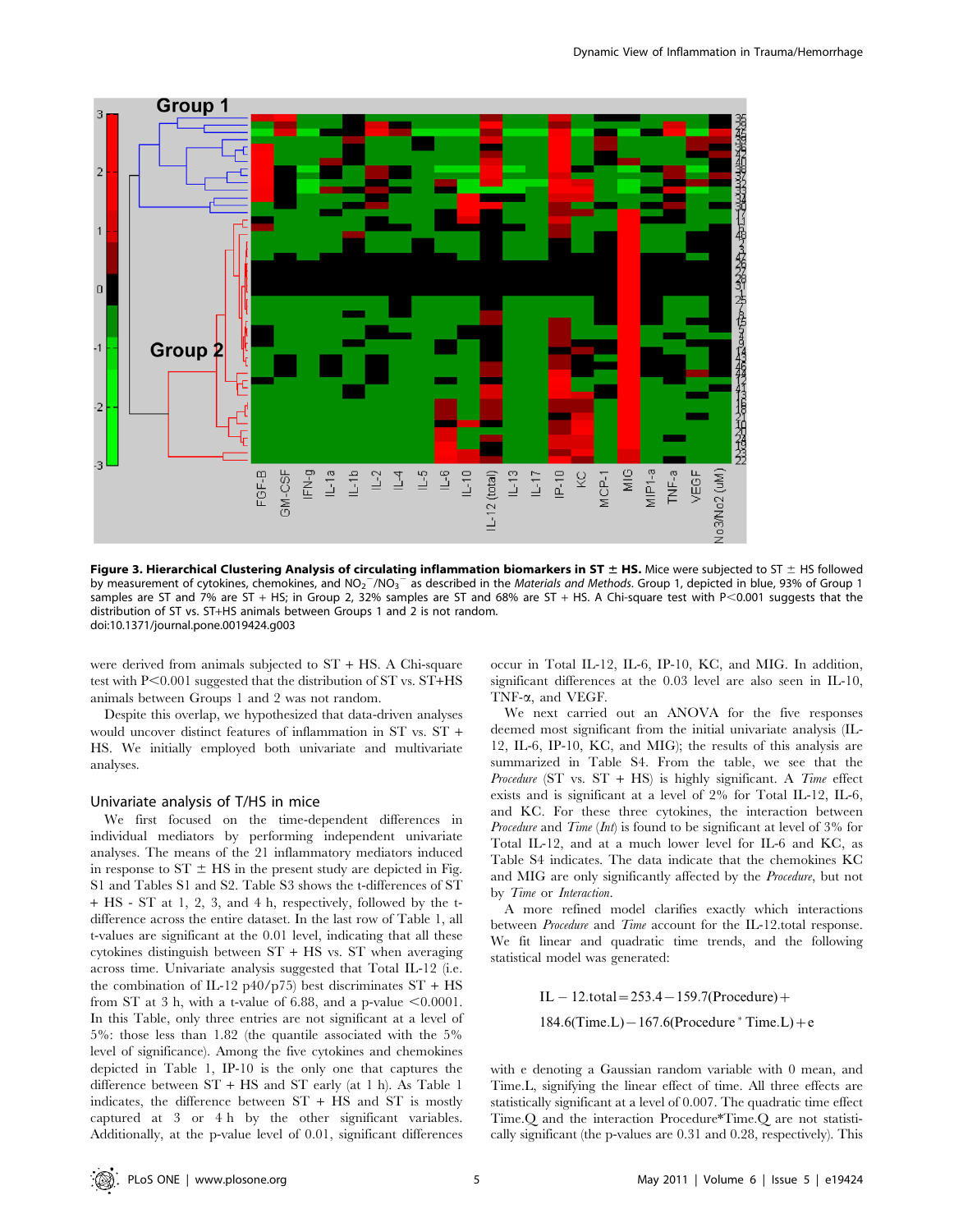

Figure 4. Principal Component Analysis of circulating inflammatory mediators induced by ST  $\pm$  HS. Mice were subjected to ST  $\pm$  HS followed by measurement of cytokines, chemokines, and NO<sub>2</sub><sup>-</sup>/NO<sub>3</sub><sup>-</sup> as described in the *Materials and Methods*. The figure shows the sorted overall PCA score for each inflammatory mediator. doi:10.1371/journal.pone.0019424.g004

 $F N - Y$  $\frac{1}{2}$  $\frac{1}{2}$  $P-10$  $1 - 18$ 

IL-12 (total)

MIP1-a GM-CSF  $L-1a$  $FGF-B$ 

VEGF

MCP-1

means that IL-12.total grows linearly only (not quadratically) with time, and that this linear time growth depends on the Procedure (explaining the existing interaction). A comparison of the actual Total IL-12 data to the fitted value produced by this model is found in the Fig. S2A.

 $\overline{1}$  $\overline{1}$ 

 $IL-13$ 

## Multivariate analysis of T/HS in mice

 $NO<sub>2</sub>$ -MO<sub>3</sub>

The five cytokine responses of interest are correlated across all data. The correlation matrix appears in Table S5. Since IL-6 and KC have a correlation exceeding 90%, and IP-10 is the cytokine of least relevance among the five, we shall undertake the construction

kc |  $\overline{e}$ TNF-a  $\frac{4}{1}$ 

 $L-10$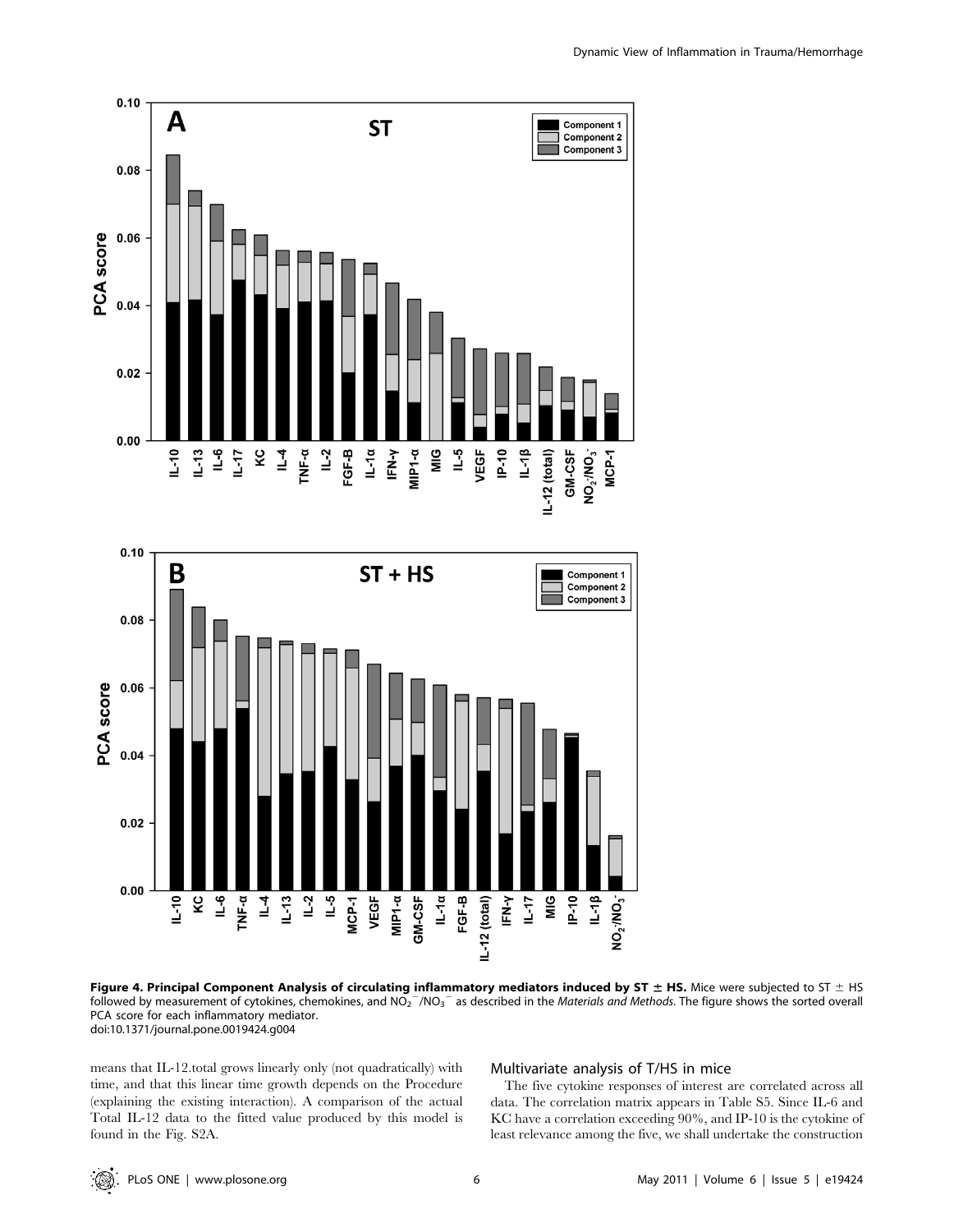

Figure 5. Dynamic Network Analysis summary for ST  $\pm$  HS. Mice were subjected to ST  $\pm$  HS followed by measurement of cytokines, chemokines, and  $NO_2^-/NO_3^-$  as described in the *Materials and* Methods. DyNA was carried out using these data as described in the Materials and Methods. Panel A: DyNA for ST, during each of the following four time frames:  $0-1$  h,  $1-2$  h,  $2-3$  h, and  $3-4$  h. Panel B: DyNA for ST + HS. In both Panels A and B, the most connected inflammatory mediators (nodes) are depicted in blue, and the inflammatory mediators linked directly to each central node are depicted in red. The mediators depicted in green are statistically significantly different from their own baseline values ( $p$ <0.05), but not correlated with any other mediators. Panel C: Network density plot for ST and ST + HS during each of the four time frames  $(0-1 h, 1-2 h, 2-1)$ 3 h, and 3–4 h).

doi:10.1371/journal.pone.0019424.g005

of a (two-way) Multivariate Analysis of Variance (MANOVA) model by using cytokines (IL-12.total, KC, MIG) as a trivariate response. The explanatory factors are, as in the univariate studies, Procedure and Time. The model uses all possible interactions between the two factors (it is not assumed additive). The Wilk's lambda is highly significant (p-value  $\leq 0.0001$ ), allowing us to reject the hypothesis that the means are equal across the levels of the two factors. The trinomial response and trivariate fits of the above model are displayed in Fig. S2.

## Using inflammatory mediators to discern the procedure to which experimental animals were subjected

A major goal of this analysis is to determine a model that uses mediators as predictors for the experimental Procedure (ST or ST + HS) to which mice were subjected. We first assessed the importance of each mediator in predicting the Procedure, by fitting a logistic predictive model using that sole mediator as predictor. Table S6 summarizes this analysis based on the fitting of predictive logistic models for each mediator. This table shows a partition of the 14 cytokines into three groups, based upon their individual predictive ability (ranked by the p-values in Table S6). The first group, consisting of IL-12.total, MIG, and IP-10 comprises the best predictors; the second-best group consists of KC and VEGF. The other cytokines listed have less dramatic, but still statistically significant, effects at the 10% level. It is interesting to note that GM-CSF has a p-value of 1.4% and varies in opposite direction from the other 12 significant cytokines when comparing ST +HS to ST.

With the relevant mediators for the Procedure identified, we embarked on the task of generating a simple predictive model that identifies accurately predicts the Procedure as a function of the relevant mediators. The specific logistic predictive model that results is:

$$
\ln\left(\frac{1-p}{p}\right) = 4.99 - 0.022 \times IL-12. \text{total} - 0.001 \times MIC
$$

with the estimated coefficients carrying p-values of 0.0005, 0.0019, 0.0082, respectively.

As depicted in Table S7, the model correctly distinguished ST + HS from ST in 46 out of 48 cases, a success ratio of 96%. This is highly significant when compared to a random assignment based on a hypergeometric distribution, which would yield, on average, only 24 out of 48 mice correctly classified. Under the hypothesis of random assignment of each mouse to  $ST + HS$  or  $ST$ , the chance of obtaining 46 or more correct assignments out of 48 is less than 0.001%. This model is, therefore, a helpful tool in distinguishing successfully between ST + HS and ST from the readings of IL-12.total and MIG.

#### Principal component analysis (PCA)

We next attempted to leverage the insights gained from statistical analyses into mechanistic insights regarding the dynamics of inflammation following T/HS. We initially utilized PCA in order to identify the subsets of mediators that are most strongly correlated with ST or ST + HS, and that thereby might be considered principal drivers of each response. Importantly, PCA is based on time-dependent changes in variance, and therefore we hypothesized that this analysis would yield insights into the dynamic responses of the various inflammatory mediators. Figure 4 shows the top three principal components for ST (Fig. 4A) and ST + HS (Fig. 4B). Fig. S3 shows two other variants of this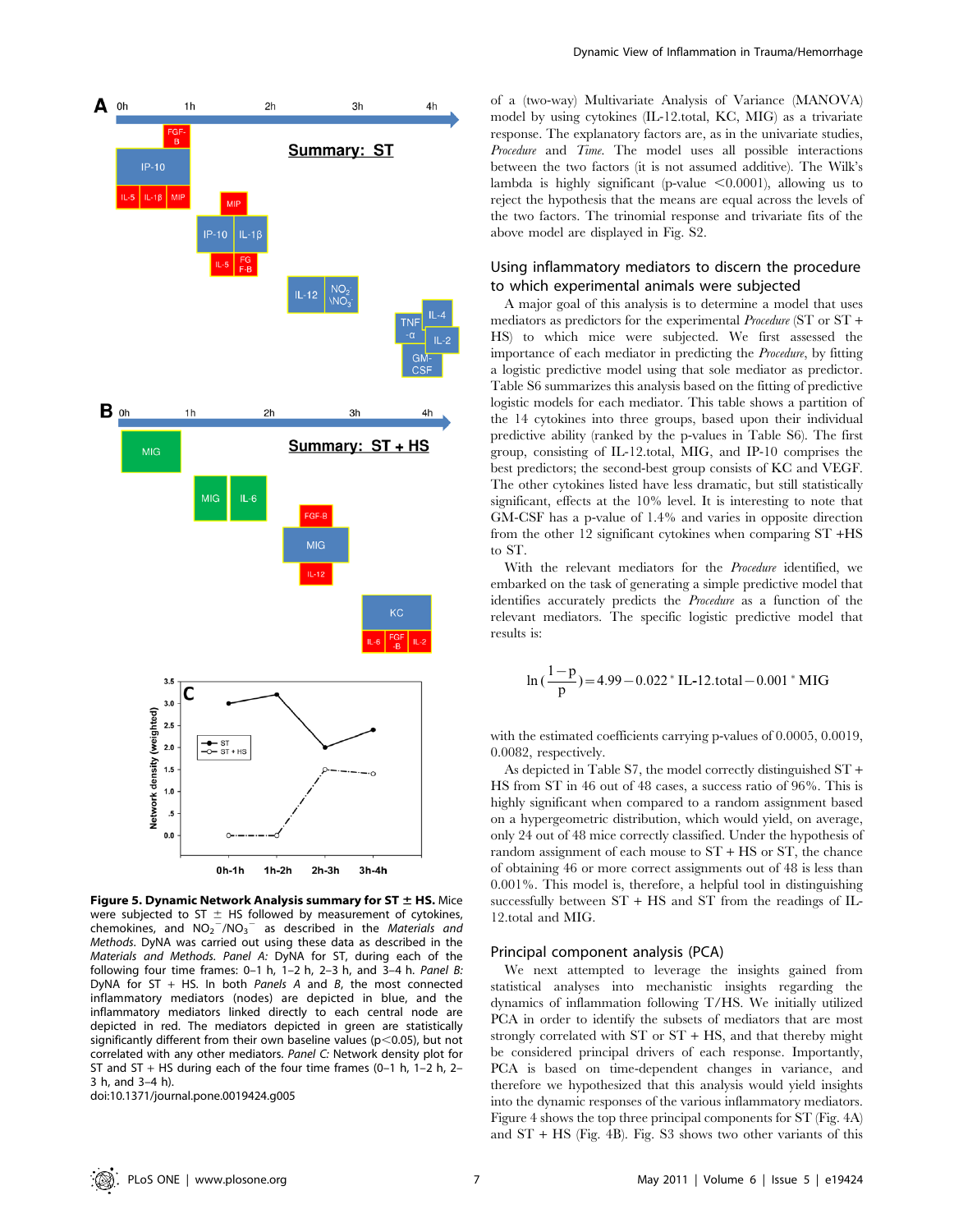analysis, namely the principal components that comprise 70% (Figs. S3A and S3C) and 95% (Figs. S3B and S3D) of the total variance of the total variance, respectively. This analysis suggested that the principal cytokines driving the response to ST were IL-10, IL-13, and IL-6 (Figs. 4A, S3A, and S3C). In contrast, the principal cytokines characterizing ST + HS were IL-10, KC, and IL-6 (Figs. 4B, S3B, and S3D).

#### Dynamic Network analysis (DyNA)

Finally, we wished to expand our mechanistic analysis further by examining the time-dependent evolution of cytokine networks inferred from correlated changes in circulating inflammatory mediators; we refer to this process as Dynamic Network Analysis (DyNA). We wished not only to determine which networks were present at various time intervals, but also to assess the total degree of connectivity at each of these intervals. Fig. S4 shows the detailed DyNA results for ST and ST + HS in the different time periods; this analysis is summarized in Figs. 5A and 5B. DyNA suggested that the central nodes were shifting rapidly post-ST, from IP-10 (0–1 h), to IP-10/IL-1 $\beta$ (1–2 h), then IL-12/NO<sub>2</sub><sup>-</sup>/NO<sub>3</sub><sup>-</sup> (2–3 h), and lastly TNF- $\alpha$ / IL-4/IL-2/GM-CSF (3-4 h) (Figs. 5A and S4). In contrast, the central nodes over the same time ranges in ST + HS were MIG (0-1 h), MIG/IL-6 (1-2 h), MIG (2-3 h), and lastly KC (3–4 h) (Figs. 5B and S4).

Finally, we wished to go beyond an examination of inflammatory mediators and assess the global state of inflammatory networks, by quantifying the degree of network connectivity as a function of time following  $ST \pm HS$  (Fig. 5C). The ST response was characterized by a high network density at all time points. In stark contrast, ST + HS network density was zero over the first 2 h and, though network connectivity increased thereafter, it remained lower than that of ST at all time points (Fig. 5C).

#### **Discussion**

Detailed cellular and molecular analyses explored in isolation have provided valuable insights into the pathobiology of sepsis and T/HS, but have often been limited in their global applicability [3,4]; this is a problem shared with many complex, dynamic biological systems [1]. Data-driven analyses of genomic [27,28,29] and proteomic [30] studies, along with mechanistic computational modeling based on measurements of circulating inflammatory mediators [17,18,19,21], have yielded insights into the pathophysiology of T/HS. Herein, have sought to link two classes of studies, namely data-driven, pattern-oriented analyses of high-content datasets [27,28,29,30] and mechanism-based computational modeling [17,18,19,21], in order to gain quantitative, mechanistic insights into the complexity of acute inflammation [31,32,33]. We suggest that the approaches outlined herein have broad applicability in biological studies, both in vitro and in vivo.

In the studies described herein, mice were subjected to highly precise and reproducible experimental T/HS (bleeding down to 25 mmHg without resuscitation) for 1–4 h using a computerized hemorrhage system described previously [21], to the sham cannulation procedure (surgical cannulation trauma, ST) for the same periods of time, or in completely non-manipulated animals. The 1–4 h time range was chosen since mice can survive this particular combined ST + HS insult for this length of time, and so the present study essentially surveys the insult severity range over which the host's responses should remain robust. Twenty-one inflammatory mediators representative of various manifestations of acute inflammation were assessed over this time course in these mice. Depending on the time point assessed, up to 40% of these circulating inflammation biomarkers were altered relative to the

levels found in resting animals (Fig. 2), suggesting that the analytes chosen were relevant to the experimental paradigm of T/HS utilized in these studies.

We hypothesized that the data regarding the dynamic evolution of these 21 mediators/biomarkers could be analyzed using datadriven modeling approaches, following the framework depicted in Fig. 1, in order to yield mechanistic insights regarding the roles of these mediators in T/HS. The methods we utilized can be separated into two broad categories: analyses that attempt to discern differences across the experimental procedures (ST vs. ST + HS), and analyses that attempt to define mechanistic drivers within ST or ST + HS.

In the first category (across experimental procedures), we employed two distinct methods. Hierarchical Clustering Analysis was used to examine both the natural variability of and the overlap in circulating inflammatory mediators in animals subjected to ST or ST + HS. This analysis highlighted the relatively high degree of overlap between ST and ST + HS. A prior study from our group had also described this large overlap in the pathways induced by ST and  $ST + HS$ , though this prior study only examined TNF- $\alpha$ , IL-6, IL-10, and  $NO_2^{\text{27}}/NO_3^{\text{-}}$  as well as changes in the liver transcriptome [19]. The other analyses across experimental procedures were multivariate and univariate analyses. These approaches were utilized in order to test the hypothesis that defined inflammatory mediators reach levels sufficiently different following ST vs. ST+HS so as to discern between each insult.

Recent studies have reported on the use of multiplexed cytokine analysis coupled with multivariate regression modeling in mouse models of inflammation, e.g. colitis [34,35]. In our study, we focused on circulating inflammatory mediators rather than examining cellular or tissue responses, since the inflammatory response to T/HS can spill out into the systemic circulation and, when dysregulated, is associated with MODS and death [14,15,36,37,38,39,40]. Of the various circulating mediators that can be detected systemically following T/HS, we concentrated on cytokines, chemokines, and NO reaction products. Cytokines are a broad class of protein hormones that mediate inflammatory and immune responses in a complex, context-sensitive manner [11,41]. Major cytokines that participate in the response to trauma include TNF-a, IL-1b, IL-2, IL-6, IL-8 [36,42,43], IL-4 [44], and IL-18 [45]. The nominally anti-inflammatory cytokine IL-10 counteracts the effects of the nominally pro-inflammatory cytokines  $IL-1\beta$ ,  $IL-$ 6 and TNF- $\alpha$  in the setting of T/HS [46]. Chemokines are produced by macrophages, lymphocytes, neutrophils and dendritic cells and mediate various functions of these cells, including recruitment of other cells [47,48]. Recent studies suggest that chemokines play important roles following T/HS [49,50,51]. The free radical NO, when produced at high levels by the inducible NO synthase and typically detected in biofluids as its reaction products  $NO_2^-/NO_3^-$ , is a critical mediator of post-T/HS inflammation [23]. Accordingly, we examined these mediators as well as others (for example, non-classical cytokines/growth factors such as VEGF [52,53] that have been implicated in sepsisassociated acute inflammation and MODS) in an attempt to assess post-T/HS as broadly as possible in an experimental setting. To reduce experimental variability as much as possible, we utilized a highly reproducible, computerized platform for automated HS in mice that we have used recently in conjunction with mechanistic mathematical modeling of post-T/HS inflammation [21]. Notably, multiple clinical studies have utilized univariate and multivariate analyses to suggest that levels of several of these inflammatory mediators, such as IL-6, IL-8 and IL-10 (along with mediators not measured here, such as soluble  $TNF-\alpha$  receptors and damage-associated molecular pattern [DAMP] molecules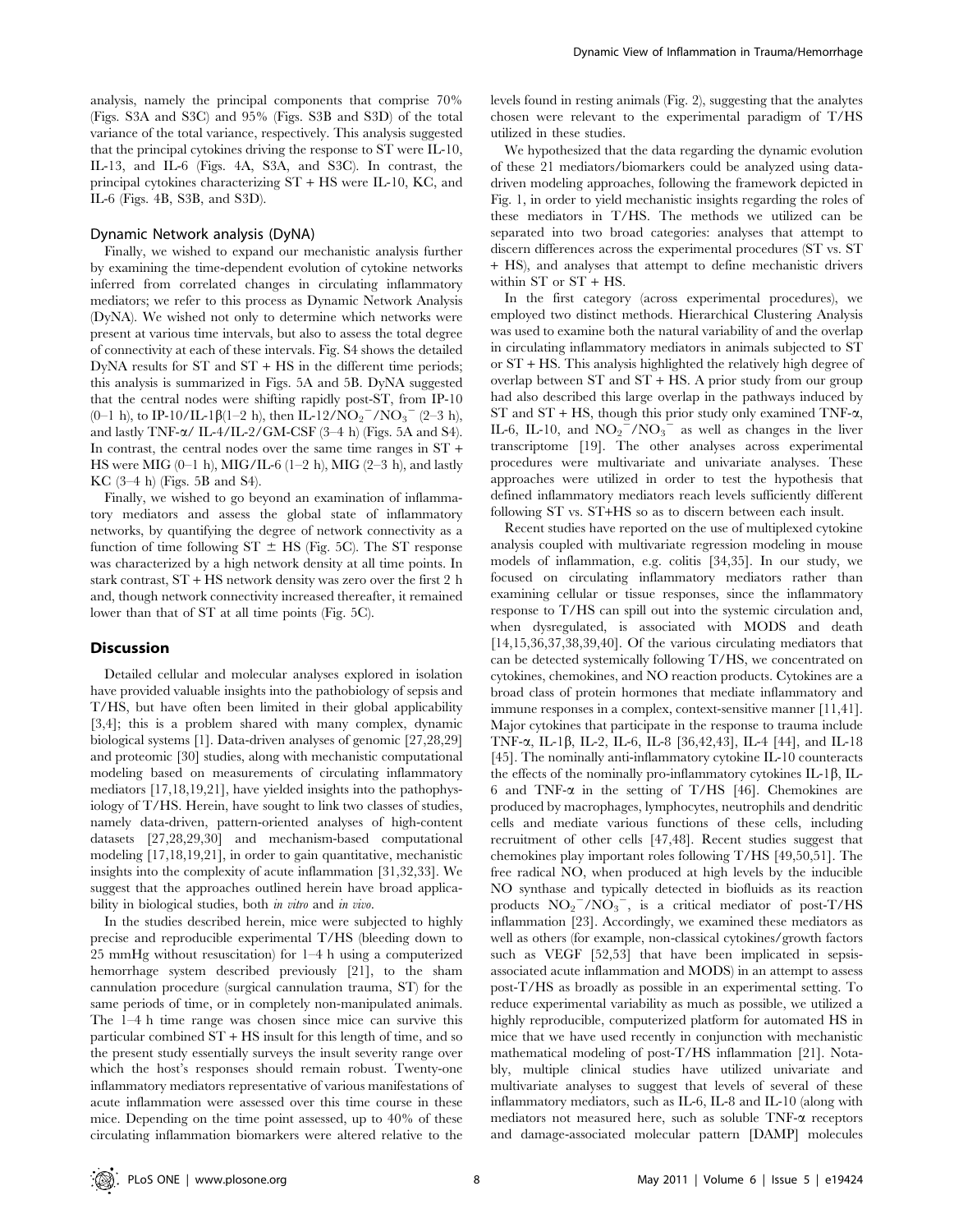In the second category (within a given experimental procedure), PCA was employed in order to discern the main drivers of inflammation and DyNA was utilized in order to define the principal (most connected) nodes being elaborated dynamically as a function of pro-inflammatory insult. The hypothesis underlying the use of PCA was that such main drivers might act ''behind the scenes'', and be discerned as those mediators exhibiting the greatest, insult-specific, time-dependent variance. Thus, these principal mediators are hypothesized to define a given experimental procedure across the entire time range studied. It is therefore entirely possible that principal mediators defined thus may not reach statistical significance, since they may carry out their function for a limited period of time and drive the production of other mediators that would in fact remain statistically elevated to a degree sufficient to be detected by MA. Though utilized in a manner somewhat similar to PCA, DyNA was used to gain insights into dynamic changes in network connectivity of the inflammatory response to ST and ST + HS over time, allowing for insights that are difficult, if not impossible, to gain from any of the other datadriven analyses utilized in this study.

We gained several insights from our network analysis. For example, the earliest pro-inflammatory mediators in our mechanistic mathematical models of post- $T/HS$  inflammation is  $TNF-<sub>\alpha</sub>$ , with IL-6 elaborated fairly soon afterwards [17,18,19,21]. Based on DyNA, we find that  $TNF-\alpha$  does not appear as an important node until 3–4 h post-ST, while IL-6 is elevated early post-ST + HS. Rather, chemokines such as IP-10 and KC appear to drive the inflammatory response at an earlier stage. This hypothesis is supported by the known central role of chemokines in acute inflammation [47,48], including T/HS [49,50,51]. For example,  $\overline{K}C$  appears to be a central node in the response to  $ST + HS$ ; Frink *et al* have shown that post-T/HS inflammation and organ damage can be ameliorated by neutralization of KC [50]. The discriminatory power of KC and IL-12 to distinguish ST from ST + HS may point to a role of neutrophils [64] and Th17 cells [65] in trauma, in agreement with prior literature [66,67].

Beyond such mediator-focused insights, the DyNA studies also uncovered an additional dimension of information about the connectivity of the early inflammatory response to T/HS, namely that the response to a minor trauma (ST) appeared well-ordered and was driven by defined networks orchestrated by chemokines and cytokines. In contrast, the response to that same minor trauma in the presence of HS (ST + HS) was characterized by a complete lack of connectivity among mediators in the first 2 h. Though the degree of connectivity appeared to recover, the networks involved in this attempt at recovery were distinct from those present in the mice not subjected to combined T/HS. Intriguingly, a comparison of network density / complexity over time suggested a ''mirror image'' pattern when comparing ST vs. ST + HS. While we do not wish to over-interpret this aspect of our data, such a pattern may imply that baseline inflammatory connectivity is initially perturbed upwards (more complexity) by ST, while the addition of HS perturbs baseline connectivity downward (lower complexity) to approximately the same degree. Over time, both responses appear to return towards baseline connectivity, with inflammatory connectivity in ST still remaining higher than ST + HS. We hypothesize that this difference is due to the presence of HS and not to the animals' being near death, since our prior experience [17,18,19,21,23,68,69,70] suggests that mice are able to tolerate this duration of HS at 25 mmHg. We have recently demonstrated that multiple physiological networks, inferred by data-driven algorithms by examining the liver transcriptome post-T/HS, are

differentially modulated by ST and ST + HS (along with subsequent resuscitation; Edmonds et al, submitted).

Each of the analyses we performed served a distinct purpose, and therefore these analyses were expected to provide complementary, rather than identical, results. We also expected to find some concordance with our prior mechanistic mathematical modeling of T/HS in mice. Importantly, using the abovedescribed methods, the difference between ST and ST + HS in this experimental model could clearly be distinguished over time, based on certain inflammatory mediators (as well as the mediators that correlated highly with these distinguishing mediators, namely IL12-total, MIG, KC, IL6, and IP10. In addition, the finding by MA that total IL-12 was a good discriminator of ST vs.  $ST + HS$ at 3 h is in accord with the DyNA results, which suggests an interaction of IL-12 with  $NO_2^-/NO_3^-$  between 2 and 3 h post-ST. Interestingly, Diefenbach et al have previously described a crucial role for iNOS-derived NO for IL-12 signaling [71]. On another level, our results suggest that the particular type and connectivity of a given individual response to T/HS may predispose that individual to one of a series of outcomes (e.g. life and death). We have recently shown that swine the elaborate an adequately robust TNF- $\alpha$  response to experimental ST + HS (in fact, to ST alone) survive following post-HS resuscitation, while animals that have little or no TNF- $\alpha$  response do not [12]. The present studies may extend this observation to networks of inflammatory mediators and to the degree of connectivity of these networks.

We suggest that data at the mRNA and protein levels, combined with data-driven methods such as those described in this study, may facilitate further mechanistic modeling of the dynamics of acute inflammation as well as driving clinicallyrelevant advances [31,32,33]. For example, we have carried out PCA on Luminex<sup>TM</sup> measurements of cytokines in the cerebrospinal fluid of traumatic brain injury patients, and constructed mechanistic, equation-based computational models based on the presumed principal drivers [32] (Solovyev et al, unpublished observations). Even in the absence of further mechanistic modeling, techniques such as PCA can yield potentially useful diagnostic information in the setting of T/HS. We have shown that PCA carried out in a patient-specific manner based on data obtained in the first 24 h post-T/HS can be used in combination with HCA to define patient sub-groups that differ in organ damage, whereas the raw cytokine were insufficient for such patient segregation [33](Ghuma et al, unpublished). In this study, a large degree of inflammatory and outcome variability could be observed using HCA in a cohort of 25 T/HS patients who were all survivors, leading to an inability to define naturally-occurring groups. Yet, defined patterns in the early (within 24 h post-injury) time course of inflammation biomarkers could be identified via PCA (those cytokines that contribute to 95% of the variance in the patient-specific time course data). These patterns segregated the 25 patients into defined sub-groups exhibiting distinct levels of organ dysfunction; moreover, these patient sub-groups, defined within the first 24 h post-injury, persisted with distinct levels of organ damage for several days [33] (Ghuma et al, manuscript in preparation).

Several limitations are associated with our study. One central limitation may revolve around the possible confounding role of anesthesia in our analyses. Prior analyses have suggested that anesthesia may affect inflammatory and related physiological responses [72,73,74,75,76,77,78].

Thus, at least some of the inflammatory response associated with either  $ST$  or  $ST + HS$  may be due to (or modulated by) the anesthesia used for both procedures. Another limitation concerns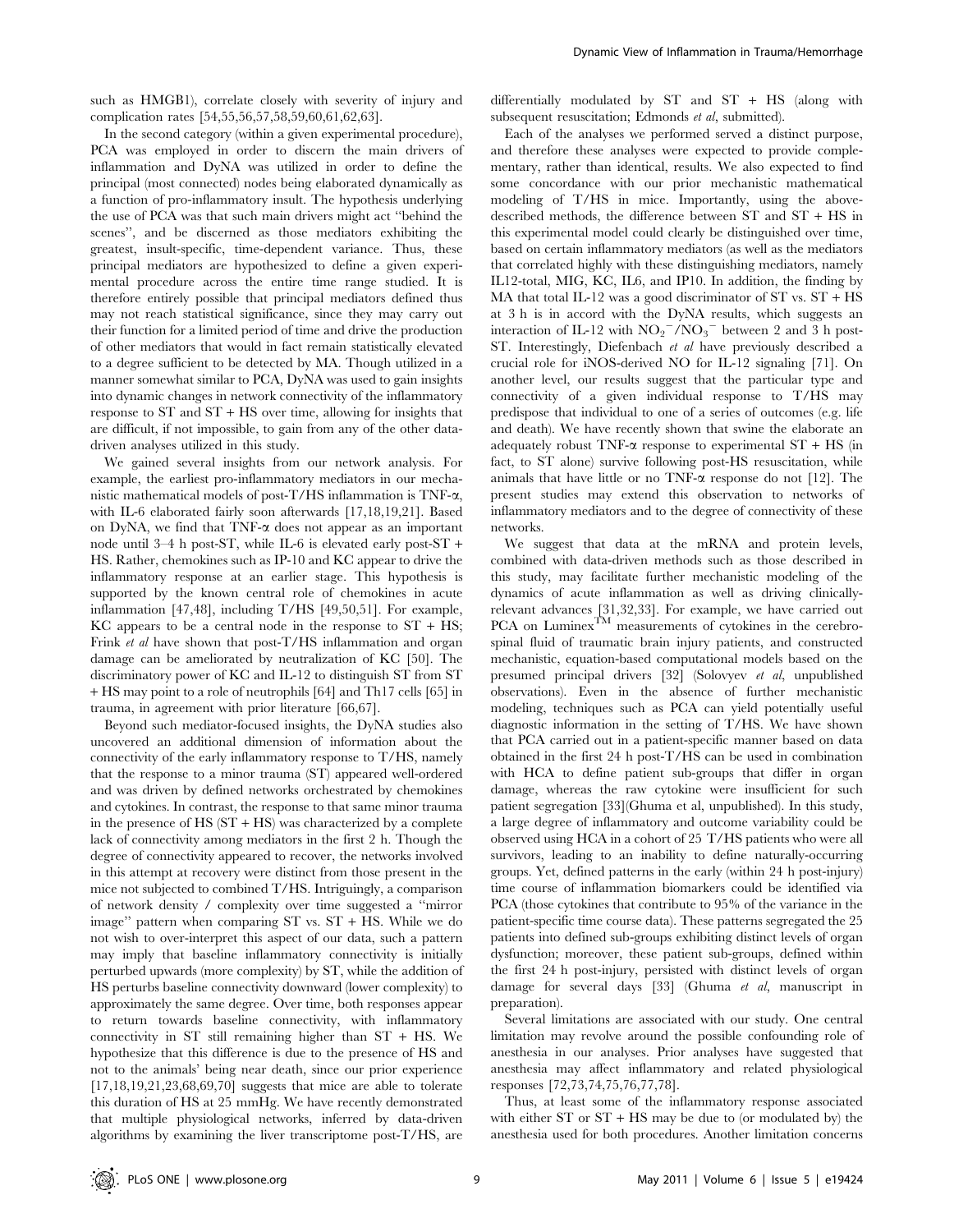the lack of certain key mediators and biomarkers in T/HS, e.g. DAMP's such as HMGB1 or soluble TNF-a receptors. Another limitation of the interpretation of our study is that insult-specific mediators defined by MA may reach statistically different levels not because they are necessarily primary drivers of ST or ST + HS, but perhaps because they are induced to the greatest degree or for the longest duration. Despite these limitations, we suggest that mechanism-focused data-driven analyses based on timevarying, high-content datasets will serve to generate hypotheses regarding the induction and propagation of inflammation, and eventually yield insights into novel therapies.

## Supporting Information

Figure S1 Inflammatory mediators induced by ST  $\pm$ **HS.** Mice were subjected to  $ST \pm HS$  followed by measurement of cytokines, chemokines, and  $NO_2^-/NO_3^-$  as described in the Materials and Methods. Data are shown as mean  $\pm$  SEM. Asterisks indicate  $P<0.05$  compared with baseline. Crosses indicate  $P<0.05$ compared with ST (PPT)

Figure S2 Observed and fitted values for IL-12, KC and MIG. Panel A: ANOVA (univariate model) fit for IL-12. Panel B: MNOVA (trivariate model) fit for IL-12. Panel C: MNOVA (trivariate model) fit for KC. Panel D: MNOVA (trivariate model) fit for MIG.

(PPT)

Figure S3 Additional principal component analyses of  $ST \pm HS$ . The PCA described in Fig. 3 was repeated, with the number of principal components adjusted to account for 70% (Panels  $A$  and  $C$ ) or 95% (Panels  $B$  and  $D$ ) of the total variance. (PPT)

Figure S4 Dynamic network analysis of circulating inflammatory mediators following  $ST \pm HS$ . Mice were subjected to  $ST \pm HS$  followed by measurement of cytokines, chemokines, and  $NO_2^-/NO_3^-$ , followed by Dynamic Network Analysis as described in the Materials and Methods. Red nodes indicate that the mediator is statistically significantly different from its baseline value (no treatment [time  $= 0$ ]; p $< 0.05$ ). White nodes indicate no significant change compared to no treatment (time  $= 0$ ). Green edges signify a positive correlation and blue edges signify a negative correlation. Panel A: Dynamic networks between 0–1 h. Panel B: Dynamic networks between 1–2 h. Panel C: Dynamic networks between 2–3 h. Panel D: Dynamic networks between 3–4 h.

(PPT)

Table S1 Circulating cytokines and chemokines from mice subjected to  $ST \pm HS$ . Mice were untreated, subjected to ST for the indicated times, or subjected to ST + HS for the indicated times. Serum was obtained following euthanasia and assayed for the indicated cytokines and chemokines using  $Luminex^{TM}$  as described in the *Materials and Methods*. Values are in pg/ml and are given as mean  $\pm$  SEM. \*compared with baseline,  $P<0.05$ .  $\dagger$ compared with ST,  $P<0.05$ . Levene statistic is calculated for variance test and it suggests that the equal variance assumption is rejected with  $P<0.05$ . Then one-way ANOVA post Hoc is performed by using Games-Howell test for unequal variances. There are total 9 groups with  $n = 6$  in each group. (DOC)

Table S2 Circulating  $NO_2^-/NO_3^-$  values from mice subjected to  $ST \pm HS$ . Mice were untreated, subjected to ST for the indicated times, or subjected to  $ST + HS$  for the indicated times. Serum was obtained following euthanasia and assayed for  $NO_2$ <sup>-</sup>/NO<sub>3</sub><sup>-</sup> using the nitrate reductase method as described in the Materials and Methods.



Table S3 Univariate analysis of circulating inflammatory mediators following ST and ST + HS. Mice were subjected to  $ST \pm HS$  followed by measurement of cytokines, chemokines, and  $NO_2^-/NO_3^-$  as described in the *Materials and* Methods. t-values were calculated for the individual inflammatory mediators at fixed time points (1, 2, 3, and 4 h) and across the entire time range as whole. Since the number of experimental animals for each experimental procedure at each time point is 6, there are  $6+6-2=10$  degrees of freedom for all differences for a fixed time comparison. The last row gives t-values for (mean ST + HS – mean ST) across all time levels; these comparisons carry  $24+24-2=46$  degrees of freedom. (DOC)

Table S4 Summary of ANOVA models for five significant mediators. Mice were subjected to  $ST \pm HS$  followed by measurement of cytokines, chemokines, and  $NO_2$ <sup>-</sup>/NO<sub>3</sub><sup>-</sup> as described in the Materials and Methods. ANOVA was carried out to determine any interaction effect between Experimental Procedure and Time for all inflammatory mediators studied. (DOC)

Table S5 Correlation matrix of the 5 most important mediators.

(DOC)

Table S6 Partition of inflammatory mediators by pvalues.

(DOC)

Table S7 The probabilities of correct identification of the ST procedure, based on the logistic model. Mice were subjected to  $ST \pm HS$  followed by measurement of cytokines, chemokines, and  $NO_2$ <sup>-</sup>/NO<sub>3</sub><sup>-</sup> as described in the *Materials and* Methods. Logistic model was created based on the levels of these inflammatory mediators. The table depicts the prediction by this model of the Experimental Procedure. Starred entries show misclassification.

(DOC)

Document S1 Detailed experimental description. (DOC)

Document S2 PCA code. 1. PCA\_instruction.doc: Instruction file for how to conduct PCA. 2. pcaGeneral.m: Main Matlab code for performing PCA. 3. Xticklabel\_rotate.m: Matlab code for rotating the labels in the figure.  $(RAR)$ 

Document S3 DyNA code. 1. DyNA\_instruction.doc: Instruction file for how to conduct DyNA. 2. do\_all.m: Main Matlab code for producing all network results. It generates labels.csv, sham01.csv, sham12.csv, sham23.csv, sham34.csv, shock01.csv, shock12.csv, shock23.csv and shock34.csv which are used for creating the networks in Inkscape. 3. save.m: Matlab code for saving the correlation result into a file. 4. sham01.m, sham12.m, sham23.m and sham34.m: Matlab code for creation network nodes and correlation matrix for ST in 0–1 h, 1–2 h, 2–3 h and 3–4 h respectively. 5. shock01.m, shock12.m, shock23.m and shock34.m: Matlab code for creation network nodes and correlation matrix for  $ST + HS$  in 0–1 h, 1–2 h, 2–3 h and 3– 4 h respectively. 6. LoadConnectors,inx, LoadConnector.py,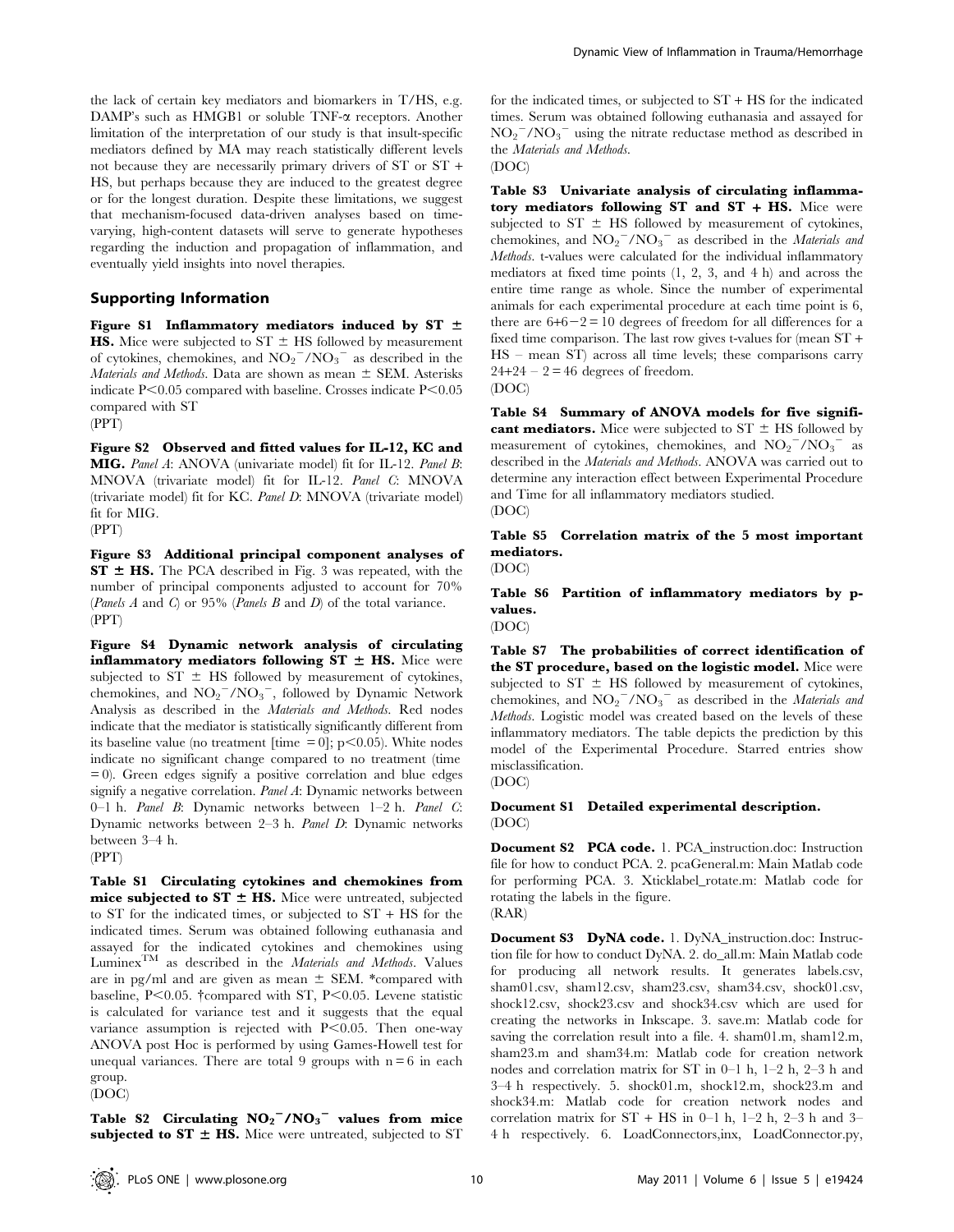LoadLabels.inx, LoadNodes.py and Networks.py are the Inkscape files for creation Network graphs.  $(RAR)$ 

#### References

- 1. Mesarovic MD, Sreenath SN, Keene JD (2004) Search for organising principles: understanding in systems biology. Syst Biol (Stevenage) 1: 19–27.
- 2. Tjardes T, Neugebauer E (2002) Sepsis research in the next millennium: concentrate on the software rather than the hardware. Shock 17: 1–8.
- 3. Neugebauer EA, Willy C, Sauerland S (2001) Complexity and non-linearity in shock research: reductionism or synthesis? Shock 16: 252–258.
- 4. Buchman TG, Cobb JP, Lapedes AS, Kepler TB (2001) Complex systems analysis: a tool for shock research. Shock 16: 248–251.
- 5. Vodovotz Y (2006) Deciphering the complexity of acute inflammation using mathematical models. ImmunolRes 36: 237–245.
- 6. Vodovotz Y, Csete M, Bartels J, Chang S, An G (2008) Translational systems biology of inflammation. PLoSComputBiol 4: e1000014.
- 7. Zenati MS, Billiar TR, Townsend RN, Peitzman AB, Harbrecht BG (2002) A brief episode of hypotension increases mortality in critically ill trauma patients. Trauma 53: 232-236.
- 8. Schlag G, Redl H (1996) Mediators of injury and inflammation. World J Surg 20: 406–410.
- 9. Stoiser B, Knapp S, Thalhammer F, Locker GJ, Kofler J, et al. (1998) Time course of immunological markers in patients with the systemic inflammatory response syndrome: evaluation of sCD14, sVCAM-1, sELAM-1, MIP-1 alpha and TGF-beta 2. Eur J Clin Invest 28: 672–678.
- 10. Matzinger P (2002) The danger model: a renewed sense of self. Science 296: 301–305.
- 11. Nathan C (2002) Points of control in inflammation. Nature 420: 846–852.
- 12. Namas R, Ghuma A, Torres A, Polanco P, Gomez H, et al. (2009) An adequately robust early TNF-a` response is a hallmark of survival following trauma/hemorrhage. PLoS ONE 4: e8406.
- 13. Jarrar D, Chaudry IH, Wang P (1999) Organ dysfunction following hemorrhage and sepsis: mechanisms and therapeutic approaches (Review). IntJMolMed 4: 575–583.
- 14. DeLong WG Jr., Born CT (2004) Cytokines in patients with polytrauma. ClinOrthopRelat Res. pp 57–65.
- 15. Lenz A, Franklin GA, Cheadle WG (2007) Systemic inflammation after trauma. Injury 38: 1336–1345.
- 16. Cobb JP, O'Keefe GE (2004) Injury research in the genomic era. Lancet 363: 2076–2083.
- 17. Chow CC, Clermont G, Kumar R, Lagoa C, Tawadrous Z, et al. (2005) The acute inflammatory response in diverse shock states. Shock 24: 74–84.
- 18. Prince JM, Levy RM, Bartels J, Baratt A, Kane JM, III, et al. (2006) In silico and in vivo approach to elucidate the inflammatory complexity of CD14-deficient mice. MolMed 12: 88–96.
- 19. Lagoa CE, Bartels J, Baratt A, Tseng G, Clermont G, et al. (2006) The role of initial trauma in the host's response to injury and hemorrhage: Insights from a comparison of mathematical simulations and hepatic transcriptomic analysis. Shock 26: 592–600.
- 20. Li NYK, Verdolini K, Clermont G, Mi Q, Hebda PA, et al. (2008) A patientspecific i n silico model of inflammation and healing tested in acute vocal fold injury. PLoS ONE 3: e2789.
- 21. Torres A, Bentley T, Bartels J, Sarkar J, Barclay D, et al. (2009) Mathematical modeling of post-hemorrhage inflammation in mice: Studies using a novel, computer-controlled, closed-loop hemorrhage apparatus. Shock 32: 172–178.
- 22. Li NYK, Vodovotz Y, Hebda PA, Verdolini K (2010) Biosimulation of inflammation and healing in surgically injured vocal folds. OtolRhinolLaryngol.
- 23. Hierholzer C, Harbrecht B, Menezes JM, Kane J, MacMicking J, et al. (1998) Essential role of induced nitric oxide in the initiation of the inflammatory response after hemorrhagic shock. JExpMed 187: 917–928.
- 24. Janes KA, Yaffe MB (2006) Data-driven modelling of signal-transduction networks. Nat Rev Mol Cell Biol 7: 820–828.
- 25. Jolliffe IT (2002) Principal Component Analysis. New York, NY: Springer.
- 26. Assenov Y, Ramirez F, Schelhorn SE, Lengauer T, Albrecht M (2008) Computing topological parameters of biological networks. Bioinformatics 24: 282–284.
- 27. Calvano SE, Xiao W, Richards DR, Felciano RM, Baker HV, et al. (2005) A network-based analysis of systemic inflammation in humans. Nature 437: 1032–1037.
- 28. Cobb JP, Moore EE, Hayden DL, Minei JP, Cuschieri J, et al. (2009) Validation of the Riboleukogram to Detect Ventilator-Associated Pneumonia After Severe Injury. AnnSurg.
- 29. Warren HS, Elson CM, Hayden DL, Schoenfeld DA, Cobb JP, et al. (2009) A genomic score prognostic of outcome in trauma patients. MolMed 15: 220–227.
- 30. Liu T, Qian WJ, Gritsenko MA, Xiao W, Moldawer LL, et al. (2006) High dynamic range characterization of the trauma patient plasma proteome. MolCell Proteomics 5: 1899–1913.

## Author Contributions

Conceived and designed the experiments: RZ YV. Performed the experiments: AT RN. Analyzed the data: QM GC CZ AS TRB JCP YV. Contributed reagents/materials/analysis tools: QM GC CZ AS. Wrote the paper: QM GC CZ TRB RZ YV. Contributed to the making of the hemorrhagic shock apparatus: TB.

- 31. Vodovotz Y, An G (2009) Systems Biology and Inflammation. In: Yan Q, ed. Systems Biology in Drug Discovery and Development: Methods and Protocols. Totowa, NJ: Springer Science & Business Media., In Press.
- 32. Vodovotz Y, Constantine G, Faeder J, Mi Q, Rubin J, et al. (2010) Translational systems approaches to the biology of inflammation and healing. ImmunopharmacolImmunotoxicol 32: 181–195.
- 33. Mi Q, Li NYK, Ziraldo C, Ghuma A, Mikheev M, et al. (2010) Translational systems biology of inflammation: Potential applications to personalized medicine. Personalized Medicine 7: 549–559.
- 34. McBee ME, Zeng Y, Parry N, Nagler CR, Tannenbaum SR, et al. (2010) Multivariate Modeling Identifies Neutrophil- and Th17-Related Factors as Differential Serum Biomarkers of Chronic Murine Colitis. PLoS ONE 5: e13277.
- 35. Alex P, Zachos NC, Nguyen T, Gonzales L, Chen TE, et al. (2009) Distinct cytokine patterns identified from multiplex profiles of murine DSS and TNBSinduced colitis. Inflamm Bowel Dis 15: 341–352.
- 36. Peitzman AB, Billiar TR, Harbrecht BG, Kelly E, Udekwu AO, et al. (1995) Hemorrhagic shock. CurrProblSurg 32: 925–1002.
- 37. Faist E, Schinkel C, Zimmer S (1996) Update on the mechanisms of immune suppression of injury and immune modulation. World JSurg 20: 454–459.
- 38. Rose S, Marzi I (1998) Mediators in polytrauma--pathophysiological significance and clinical relevance. Langenbecks ArchSurg 383: 199–208.
- 39. Hardaway RM (2006) Traumatic shock. MilMed 171: 278–279.
- 40. Namas R, Ghuma A, Hermus L, Zamora R, Okonkwo DO, et al. (2009) The acute inflammatory response in trauma / hemorrhage and traumatic brain injury: Current state and emerging prospects. Libyan JMed 4: 136–148.
- 41. Nathan C, Sporn M (1991) Cytokines in context. JCell Biol 113: 981–981.
- 42. Chaudry IH, Ayala A, Ertel W, Stephan RN (1990) Hemorrhage and resuscitation: immunological aspects. AmJPhysiol 259: R663–R678.
- 43. Smith RM, Giannoudis PV (1998) Trauma and the immune response. JRSocMed 91: 417–420.
- 44. DiPiro JT, Isakson P (1992) Interleukin 4. AdvNeuroimmunol 2: 55–65.
- 45. Marcu AC, Paccione KE, Barbee RW, Diegelmann RF, Ivatury RR, et al. (2007) Androstenetriol immunomodulation improves survival in a severe trauma hemorrhage shock model. JTrauma 63: 662–669.
- 46. Karakozis S, Hinds M, Cook JW, Kim D, Provido H, et al. (2000) The effects of interleukin-10 in hemorrhagic shock. JSurgRes 90: 109–112.
- 47. Jin T, Xu X, Hereld D (2008) Chemotaxis, chemokine receptors and human disease. Cytokine 44: 1–8.
- 48. Viola A, Luster AD (2008) Chemokines and their receptors: drug targets in immunity and inflammation. AnnuRevPharmacolToxicol 48: 171–197.
- 49. Lomas JL, Chung CS, Grutkoski PS, LeBlanc BW, Lavigne L, et al. (2003) Differential effects of macrophage inflammatory chemokine-2 and keratinocytederived chemokine on hemorrhage-induced neutrophil priming for lung inflammation: assessment by adoptive cells transfer in mice. Shock 19: 358–365.
- 50. Frink M, Hsieh YC, Hsieh CH, Pape HC, Choudhry MA, et al. (2007) Keratinocyte-derived chemokine plays a critical role in the induction of systemic inflammation and tissue damage after trauma-hemorrhage. Shock 28: 576–581.
- 51. Fan J (2010) TLR Cross-Talk Mechanism of Hemorrhagic Shock-Primed Pulmonary Neutrophil Infiltration. OpenCrit Care MedJ 2: 1–8.
- 52. Yano K, Liaw PC, Mullington JM, Shih SC, Okada H, et al. (2006) Vascular endothelial growth factor is an important determinant of sepsis morbidity and mortality. JExpMed 203: 1447–1458.
- 53. Shapiro NI, Yano K, Okada H, Fischer C, Howell M, et al. (2008) A prospective, observational study of soluble FLT-1 and vascular endothelial growth factor in sepsis. Shock 29: 452–457.
- 54. Cinat ME, Waxman K, Granger GA, Pearce W, Annas C, et al. (1994) Trauma causes sustained elevation of soluble tumor necrosis factor receptors. J Am Coll Surg 179: 529–537.
- 55. Schinkel C, Faist E, Zimmer S, Piltz S, Walz A, et al. (1996) Kinetics of circulating adhesion molecules and chemokines after mechanical trauma and burns. Eur J Surg 162: 763–768.
- 56. Martin C, Boisson C, Haccoun M, Thomachot L, Mege JL (1997) Patterns of cytokine evolution (tumor necrosis factor-alpha and interleukin-6) after septic shock, hemorrhagic shock, and severe trauma. Crit Care Med 25: 1813–1819.
- 57. Ombrellino M, Wang H, Ajemian MS, Talhouk A, Scher LA, et al. (1999) Increased serum concentrations of high-mobility-group protein 1 in haemorrhagic shock. Lancet 354: 1446–1447.
- 58. Hensler T, Sauerland S, Bouillon B, Raum M, Rixen D, et al. (2002) Association between injury pattern of patients with multiple injuries and circulating levels of soluble tumor necrosis factor receptors, interleukin-6 and interleukin-10, and polymorphonuclear neutrophil elastase. J Trauma 52: 962–970.